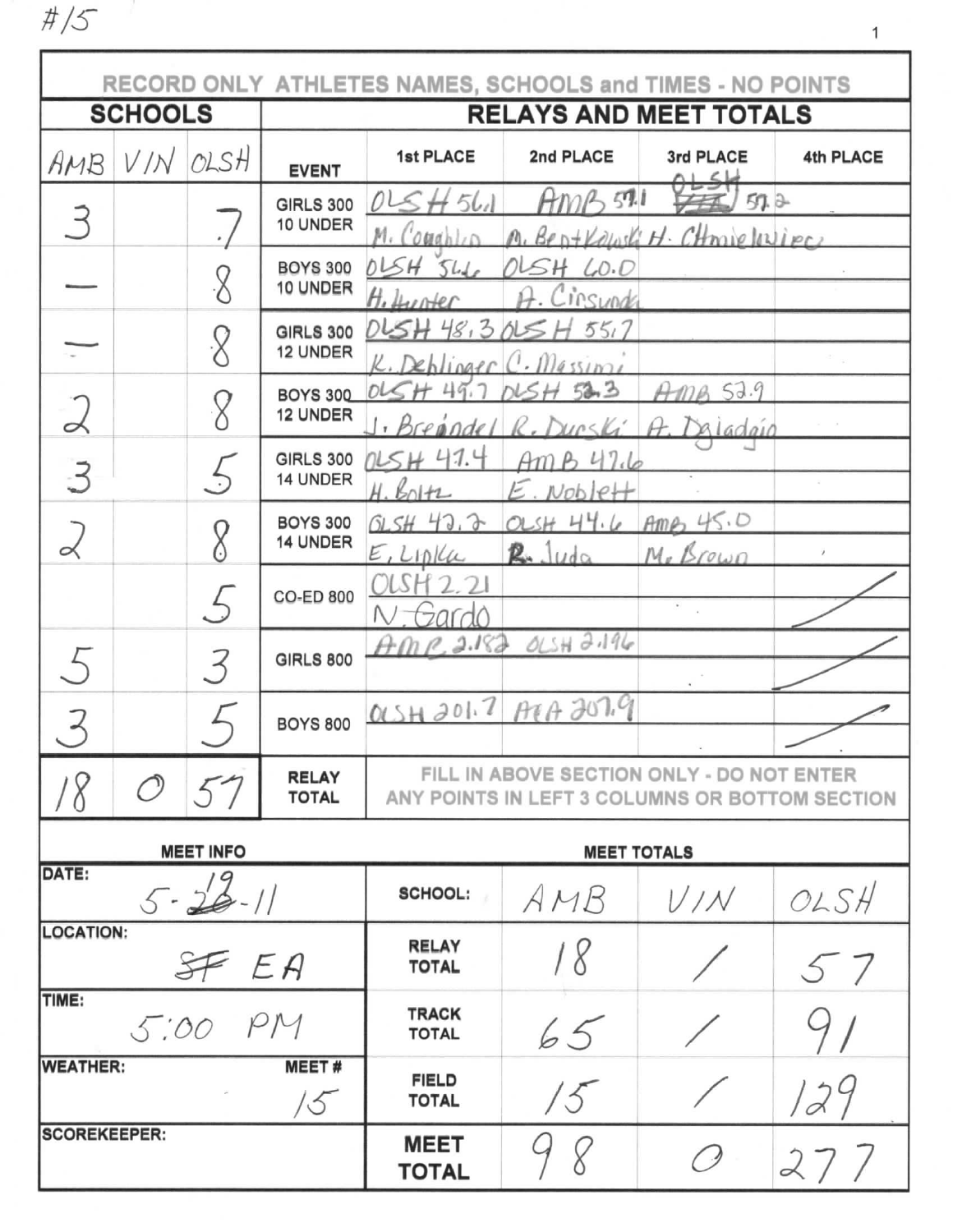$\#/\!\!\!\!\!\!\!\!/$ 

| <b>SCHOOLS</b> |              |                          |                                                                                                                                                                                                                                                                                                                                                                                                                                                                                                                                                                                                                                                                                                                                                                                                                                                                                                                                                                                                                                           | <b>TRACK (SPRINTS &amp; MILE)</b> |                                           |                |                            |  |
|----------------|--------------|--------------------------|-------------------------------------------------------------------------------------------------------------------------------------------------------------------------------------------------------------------------------------------------------------------------------------------------------------------------------------------------------------------------------------------------------------------------------------------------------------------------------------------------------------------------------------------------------------------------------------------------------------------------------------------------------------------------------------------------------------------------------------------------------------------------------------------------------------------------------------------------------------------------------------------------------------------------------------------------------------------------------------------------------------------------------------------|-----------------------------------|-------------------------------------------|----------------|----------------------------|--|
|                | AMB VIN OLSH |                          | <b>EVENT</b>                                                                                                                                                                                                                                                                                                                                                                                                                                                                                                                                                                                                                                                                                                                                                                                                                                                                                                                                                                                                                              | <b>1st PLACE</b>                  | 2nd PLACE                                 | 3rd PLACE      | 4th PLACE                  |  |
|                |              |                          |                                                                                                                                                                                                                                                                                                                                                                                                                                                                                                                                                                                                                                                                                                                                                                                                                                                                                                                                                                                                                                           | AMB<br>11.4                       | OLSH                                      | 117            | AmB<br>12.0                |  |
|                |              |                          |                                                                                                                                                                                                                                                                                                                                                                                                                                                                                                                                                                                                                                                                                                                                                                                                                                                                                                                                                                                                                                           |                                   |                                           |                | O. Kwiecinski              |  |
|                |              |                          | RECORD ONLY ATHLETES NAMES, SCHOOLS and TIMES - NO POINTS<br>11.40065H<br>GIRLS 8<br>M. BentlewsLi M. Lickfeld E.Wilson<br>10.9<br>OLSH $11.5$<br>AmB<br>12.0<br>Ame<br>BOYS <sub>8</sub><br>J. Anderson R. O'Keete W. Kykoloca<br>A.Fisher<br>$015H$ 19.1<br>$0LSM$ 14.2<br>GIRLS 9<br>M.Conghlm<br>A. GORFeld<br>Ame 14.8 Ame<br>OLSHTB.4<br>14.9<br>BOYS <sub>9</sub><br>$P.$ Kline<br>$M.$ $M$ <sub>r</sub> $ref$ $+i$<br>$D.$ Thie<br>15.1<br>OLSH<br>OLSH $15.3$<br>GIRLS 10<br>S. Bartnik M. Breindel<br>$AmB$ 13,4 OLSH<br>14.3<br>AmB13.8<br>BOYS 10<br>$J.$ Manke<br>1. Donohue A. Cirasunda<br>$OLSH$ $1/7$<br>OLSH12.2<br>GIRLS 11<br>K. Denlinger K. Leo<br>AMB 12, 6 OLSH 13.2<br>OLSHI3.5<br>BOYS <sub>11</sub><br>$l.$ Durs $Li$<br>A. Drindrip R. Ciefer<br>Ame<br>$12.3$ ACA<br>OLSH<br>14.3<br>GIRLS 12<br>$I\text{-}\beta$ oltz<br>C. O'Hanpahan A. Miller<br>AmB<br>13.6<br>$DMB$ ,<br>15.8<br><b>BOYS 12</b><br>J. Briendel K. Shrehan J. Kline<br>OLSH<br>OLSH<br>GIRLS 13<br>G. Capedicasa C. Massimi<br>J. Manke | 1211<br>DLSH                      |                                           |                |                            |  |
|                |              |                          |                                                                                                                                                                                                                                                                                                                                                                                                                                                                                                                                                                                                                                                                                                                                                                                                                                                                                                                                                                                                                                           |                                   |                                           |                |                            |  |
|                |              |                          |                                                                                                                                                                                                                                                                                                                                                                                                                                                                                                                                                                                                                                                                                                                                                                                                                                                                                                                                                                                                                                           |                                   |                                           |                |                            |  |
|                |              | $\overline{a}$           |                                                                                                                                                                                                                                                                                                                                                                                                                                                                                                                                                                                                                                                                                                                                                                                                                                                                                                                                                                                                                                           |                                   |                                           |                |                            |  |
|                |              |                          |                                                                                                                                                                                                                                                                                                                                                                                                                                                                                                                                                                                                                                                                                                                                                                                                                                                                                                                                                                                                                                           |                                   |                                           |                |                            |  |
|                |              |                          |                                                                                                                                                                                                                                                                                                                                                                                                                                                                                                                                                                                                                                                                                                                                                                                                                                                                                                                                                                                                                                           |                                   |                                           |                |                            |  |
|                |              | 2                        |                                                                                                                                                                                                                                                                                                                                                                                                                                                                                                                                                                                                                                                                                                                                                                                                                                                                                                                                                                                                                                           |                                   |                                           |                |                            |  |
|                |              |                          |                                                                                                                                                                                                                                                                                                                                                                                                                                                                                                                                                                                                                                                                                                                                                                                                                                                                                                                                                                                                                                           |                                   |                                           |                |                            |  |
|                |              |                          |                                                                                                                                                                                                                                                                                                                                                                                                                                                                                                                                                                                                                                                                                                                                                                                                                                                                                                                                                                                                                                           |                                   |                                           |                |                            |  |
|                |              |                          |                                                                                                                                                                                                                                                                                                                                                                                                                                                                                                                                                                                                                                                                                                                                                                                                                                                                                                                                                                                                                                           |                                   |                                           |                | AMB<br>$S - \text{Jordan}$ |  |
|                |              |                          |                                                                                                                                                                                                                                                                                                                                                                                                                                                                                                                                                                                                                                                                                                                                                                                                                                                                                                                                                                                                                                           |                                   |                                           |                |                            |  |
|                |              |                          |                                                                                                                                                                                                                                                                                                                                                                                                                                                                                                                                                                                                                                                                                                                                                                                                                                                                                                                                                                                                                                           |                                   |                                           |                |                            |  |
|                |              |                          |                                                                                                                                                                                                                                                                                                                                                                                                                                                                                                                                                                                                                                                                                                                                                                                                                                                                                                                                                                                                                                           |                                   |                                           |                |                            |  |
|                |              |                          |                                                                                                                                                                                                                                                                                                                                                                                                                                                                                                                                                                                                                                                                                                                                                                                                                                                                                                                                                                                                                                           |                                   |                                           |                |                            |  |
|                |              |                          |                                                                                                                                                                                                                                                                                                                                                                                                                                                                                                                                                                                                                                                                                                                                                                                                                                                                                                                                                                                                                                           |                                   |                                           |                |                            |  |
|                |              |                          | BOYS <sub>13</sub>                                                                                                                                                                                                                                                                                                                                                                                                                                                                                                                                                                                                                                                                                                                                                                                                                                                                                                                                                                                                                        | OCSH<br>$J.$ Ort $R$              |                                           | $N.$ Berdo     |                            |  |
|                |              |                          | GIRLS 14                                                                                                                                                                                                                                                                                                                                                                                                                                                                                                                                                                                                                                                                                                                                                                                                                                                                                                                                                                                                                                  | $Am\ell$                          |                                           | 12             |                            |  |
|                |              |                          |                                                                                                                                                                                                                                                                                                                                                                                                                                                                                                                                                                                                                                                                                                                                                                                                                                                                                                                                                                                                                                           | $L_1N_0b/dt$                      | E. Targuir                                | J. Shoehar     |                            |  |
|                |              | b                        | <b>BOYS 14</b>                                                                                                                                                                                                                                                                                                                                                                                                                                                                                                                                                                                                                                                                                                                                                                                                                                                                                                                                                                                                                            | F.LIDKu                           | Inann                                     | , 9<br>M.Briun | $T$ . Reynold              |  |
|                |              | $\overline{\mathcal{S}}$ | <b>GIRLS MILE</b>                                                                                                                                                                                                                                                                                                                                                                                                                                                                                                                                                                                                                                                                                                                                                                                                                                                                                                                                                                                                                         |                                   |                                           |                |                            |  |
|                |              |                          |                                                                                                                                                                                                                                                                                                                                                                                                                                                                                                                                                                                                                                                                                                                                                                                                                                                                                                                                                                                                                                           |                                   | Reynolds                                  |                |                            |  |
|                |              |                          | <b>BOYS MILE</b>                                                                                                                                                                                                                                                                                                                                                                                                                                                                                                                                                                                                                                                                                                                                                                                                                                                                                                                                                                                                                          |                                   |                                           |                | 20                         |  |
|                |              |                          | <b>TRACK</b>                                                                                                                                                                                                                                                                                                                                                                                                                                                                                                                                                                                                                                                                                                                                                                                                                                                                                                                                                                                                                              |                                   | FILL IN ABOVE SECTION ONLY - DO NOT ENTER |                |                            |  |
|                |              |                          | <b>TOTAL</b>                                                                                                                                                                                                                                                                                                                                                                                                                                                                                                                                                                                                                                                                                                                                                                                                                                                                                                                                                                                                                              |                                   | ANY POINTS IN LEFT 3 COLUMNS              |                |                            |  |